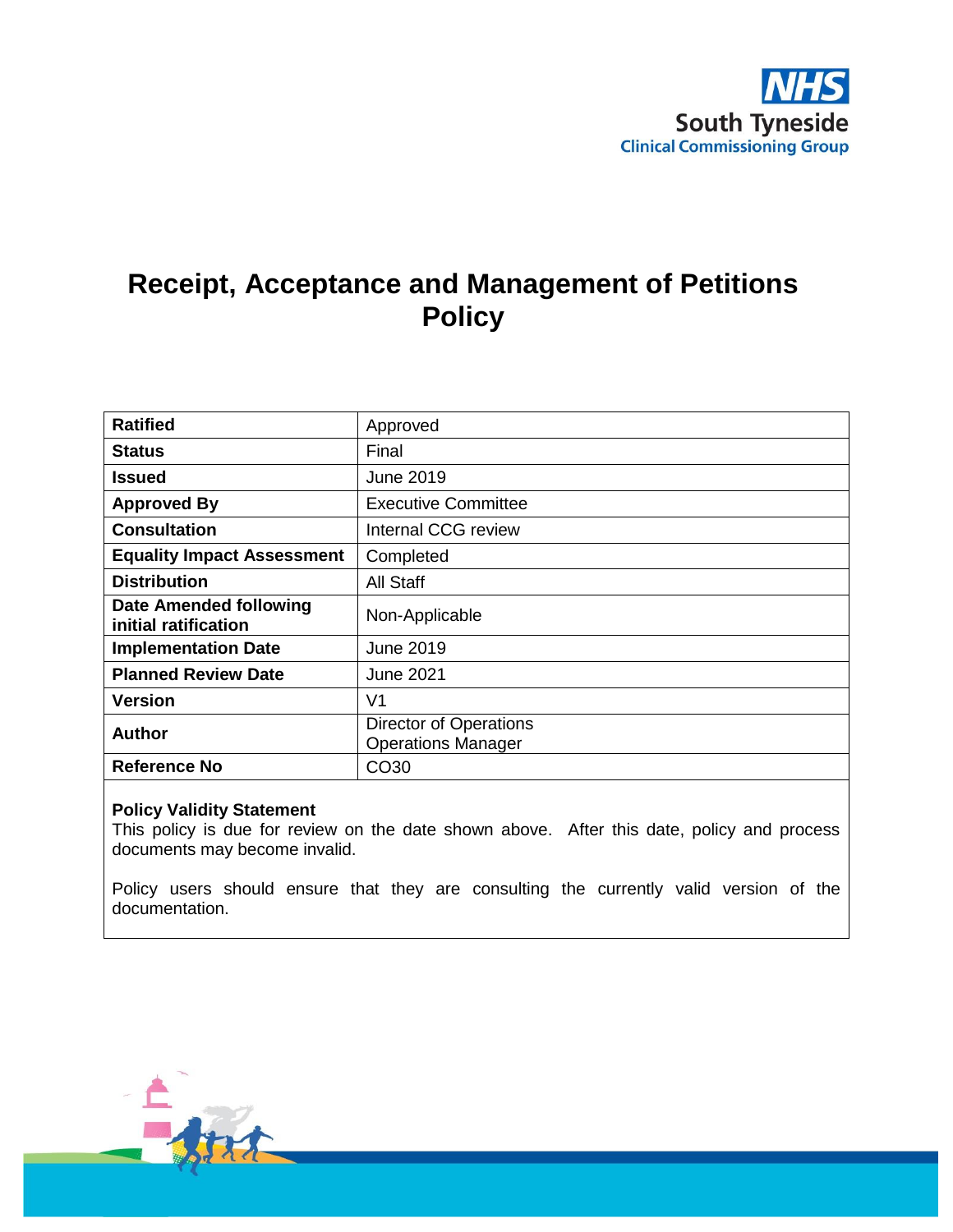## **Version Control**

| Version        | <b>Release Date</b> | Author                                              | <b>Update comments</b>    |
|----------------|---------------------|-----------------------------------------------------|---------------------------|
| V <sub>1</sub> | <b>June 2019</b>    | Director of Operations<br><b>Operations Manager</b> | Non-Applicable New Policy |

## **Approval**

| <b>Role</b> | <b>Name</b>                | <b>Date</b>      |
|-------------|----------------------------|------------------|
| Approval    | <b>Executive Committee</b> | <b>July 2019</b> |

## **Review**

This document will be reviewed two years from its issue date.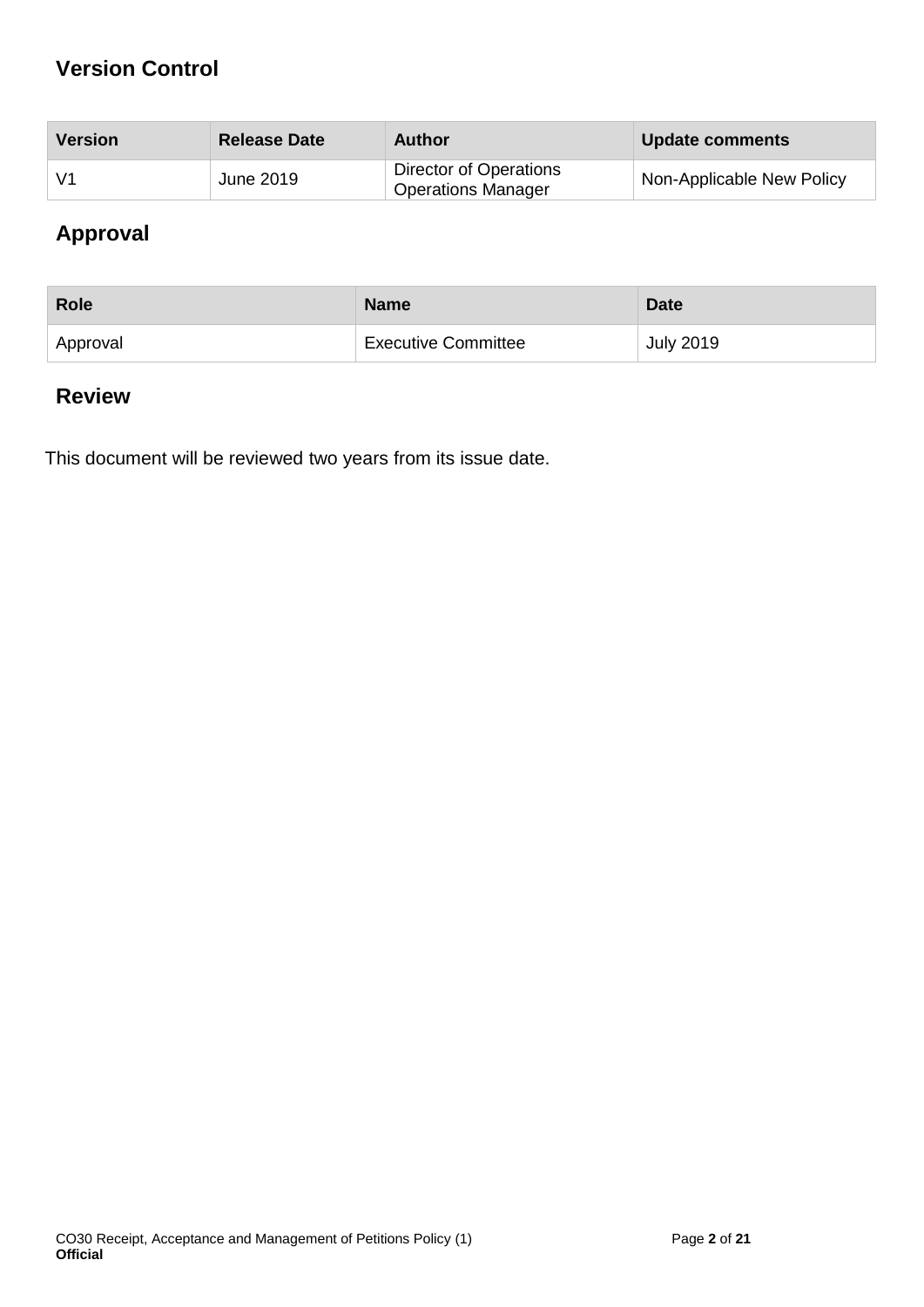## **Contents**

| 1 <sub>1</sub> |  |
|----------------|--|
| 2.             |  |
| 3.             |  |
| 4.             |  |
| 5.             |  |
| 6.             |  |
| 7.             |  |
| 8.             |  |
| 9.             |  |
| 10.            |  |
| 11.            |  |
| 12.            |  |
| 13.            |  |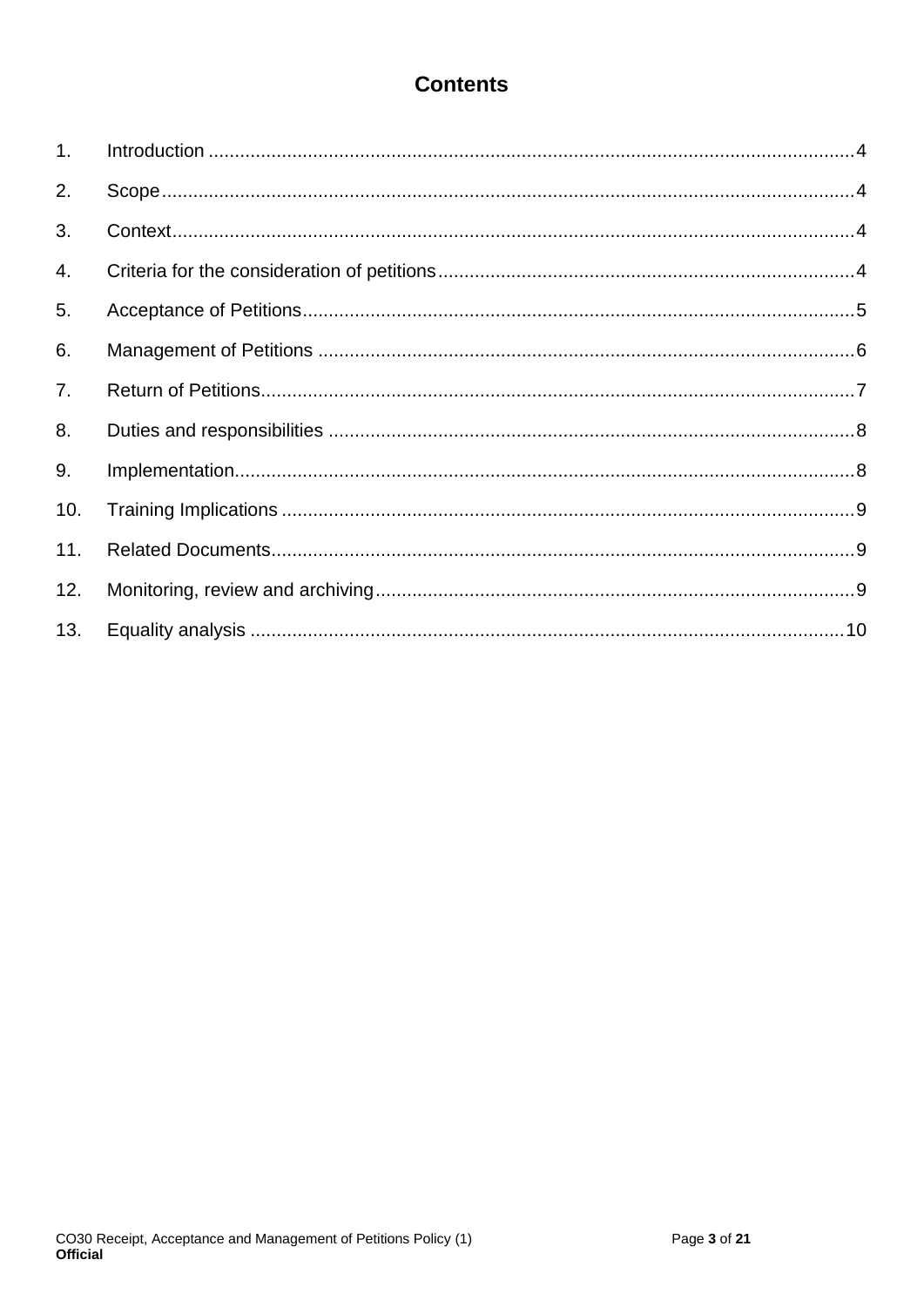### <span id="page-3-0"></span>**1. Introduction**

A petition represents the expression of the views of the people who sign it. For NHS South Tyneside Clinical Commissioning Group (the CCG) petitions are an important mechanism for local people to have a voice on local health matters.

However, to ensure that the voices are heard appropriately and in order to avoid the danger of listening only to active lobby groups, petitions will not be viewed in isolation but as one piece of evidence and information which contributes to an overall picture of public opinion. Petitions can be raised as a discrete statement by the signatories or as a response to a public consultation or proposal being made by the Clinical Commissioning Group.

This policy outlines how the CCG will handle any petitions received from the local community.

### <span id="page-3-1"></span>**2. Scope**

This policy relates to the receipt and management of either hard copy or e-petitions.

Petitions may be proactive, e.g. unsolicited where there is public opinion that a new service may be required to fill a perceived gap in service provision; or reactive, e.g. in response to a CCG initiated proposal to change an existing service.

The policy sets out how petitions will be received whether outside a formal consultation period or during a formal consultation period.

### <span id="page-3-2"></span>**3. Context**

There is currently no clear, legally binding guidance to the NHS on handling petitions. Whilst the intention to introduce a clear framework was set out in *'Our health, Our Care, Our Say'* (Department of Health, 2006), this was not subsequently translated into policy.

When considering the receipt and management of e-petitions, the CCG wishes to ensure that it follows best practice. The CCG has drawn on published terms and conditions for submitting e-petitions, utilised by HM Government.

## <span id="page-3-3"></span>**4. Criteria for the consideration of petitions**

In order to be received for consideration, petitions should meet the criteria outlined below:

 A petition amounting to any number of signatures will be considered by the CCG in their commissioning decisions. The sentiment indicated in the petition will be forwarded to the most appropriate internal commissioning process. This will be determined by the subject of the petition e.g. the petition may be passed to the relevant commissioning manger to incorporate into a service specification and/or relevant subgroup or committee for consideration.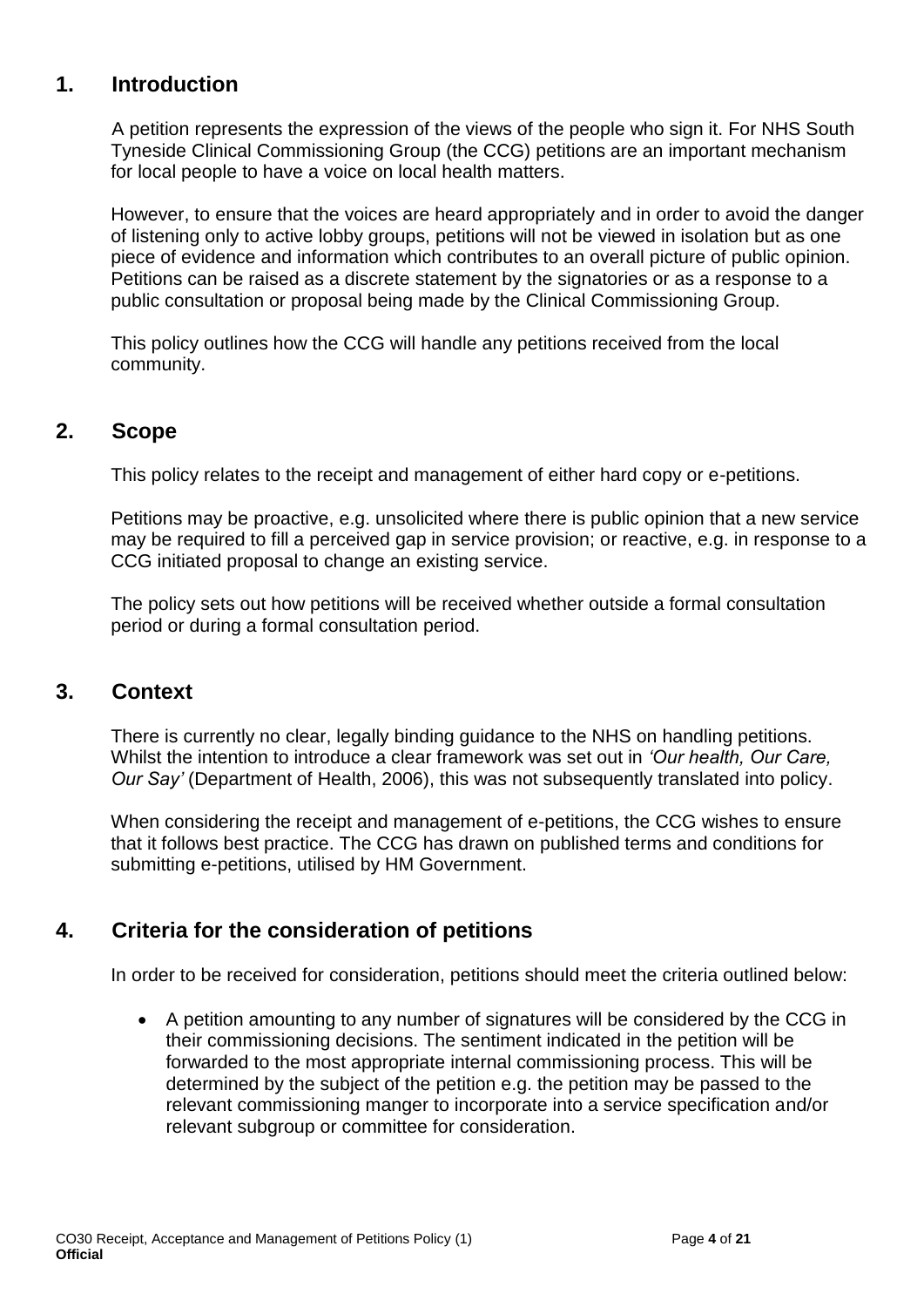- Where a petition, with significant support (with a minimum of 1000 signatures) has been received by the CCG, the Chief Officer shall consult with the Chair of the Governing Body as to whether the petition should be included as a specific item for the agenda and consideration of the next meeting of the Governing Body to agree any appropriate actions.
- Petitions may be received in paper or electronic (e.g. email, web based or social media) format.
- Petitions should include a statement of petition which should contain:
	- the organisation to which the petition is being addressed
	- the proposition which is being promoted by the petition
	- the timeframe over which the petition has been collected
- The following information about each petitioner should be included:
	- Name
	- Postcode
	- Signature (in the case of a written petition)
	- Email address (in the case of an electronic petition). If this data is not collected due to the data controller not sharing the data e.g. a social media (e.g. Facebook) or 38 degrees petition, the petition will only be acknowledged as an indicator of public sentiment.
- The name and address of the petition organiser, who must be resident within the area to which the petition relates, should be provided on the first page of the petition.

## <span id="page-4-0"></span>**5. Acceptance of Petitions**

An acknowledgement of receipt of the petition will be provided to the lead petitioner within five working days of receipt with a clear explanation about what will happen next.

Petitions will not be considered if they are repeated, vexatious or if they concern issues which are outside the CCG's remit. Petitions will also not be considered if the information contained is confidential, libellous, false, defamatory or offensive.

A petition will be considered as a repeat petition if:

- a) it covers the same or substantially similar subject matter to another petition received within the previous six months;
- b) it is presented by the same or similar individuals or groups as another petition received within the previous six months.

A petition will be considered as a vexatious petition if:

- c) it focuses on individual grievances;
- d) it focuses on the actions or decisions of an individual and not the organisation.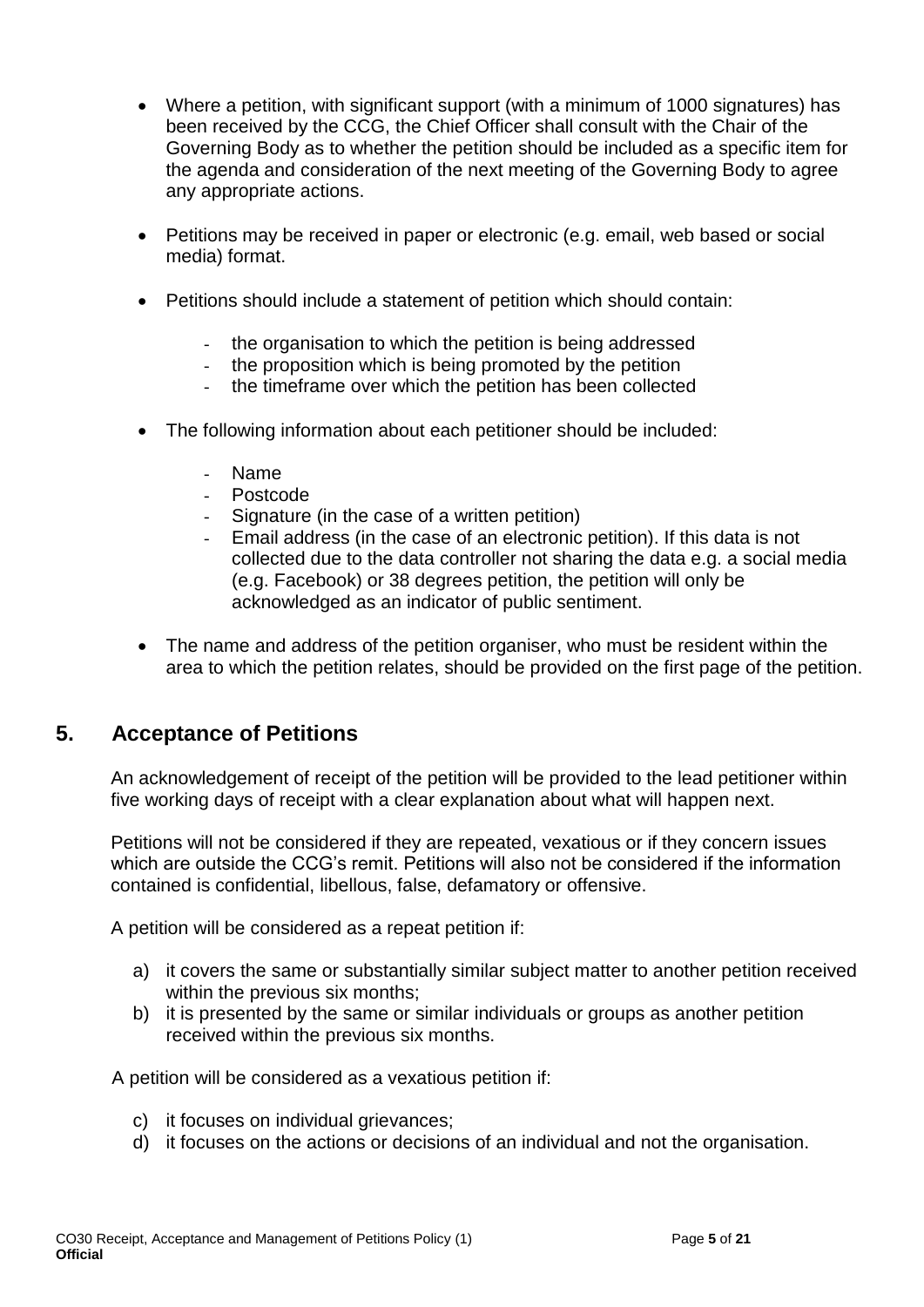A petition will be considered as outside the CCG's remit if:

- e) it focuses on a matter relevant to another organisation;
- f) it requests information available via Freedom of Information legislation;
- g) its aim is to correspond on a personal issue(s) with an individual(s);
- h) signatories are not based in the UK.

A petition will be considered as confidential, libellous, false or defamatory if:

- i) it contains information which may be protected by an injunction or court order;
- j) it contains material which is potentially confidential, commercially sensitive, or which may cause personal distress or loss.

A petition will be considered as offensive if:

k) it contains language that may cause offence, is provocative or extreme in its views.

Where a petition does not meet the requirement set out in the criteria above then the CCG will respond in writing within ten working days to confirm that the petition has been received and the petition does not meet the criteria. The reason for rejection will be given clearly and explicitly.

5.1 Petitions received outside formal consultation period

For petitions received outside a formal consultation period, the Chief Officer (as Accountable Officer) may delegate responsibility for receiving a petition to a nominated representative. The Chief Officer or nominated representative will arrange for a short private meeting with the petition organiser to formally receive the petition. All photographic opportunities may be politely declined by the CCG during this meeting.

Once received, the Chief Officer or nominated representative will ensure that the petition receives appropriate and proportionate consideration and that a response is made in writing.

5.2 Petitions received during a formal consultation period

If a petition relates to a subject, proposal or matter about which the CCG is actively seeking public opinion, and if the petition is submitted before the publicised close date of the engagement or consultation process, the petition will be considered as an item of correspondence, in the same way that any other response would be considered. Petitions will be considered as valid for consideration as part of the consultation if they meet the requirements set out in the criteria outlined in this policy.

## <span id="page-5-0"></span>**6. Management of Petitions**

When a report on the outcome of consultation is prepared, the following issues will be taken into account when considering a petition:

 If a petition is raised about a perceived lack of or missing service, consultation is not a public referendum or public vote. Influence will be afforded to the most cogent ideas and arguments, based upon clinical effectiveness, quality, patient safety, cost effectiveness and not necessarily to the views of the most numerous stakeholders.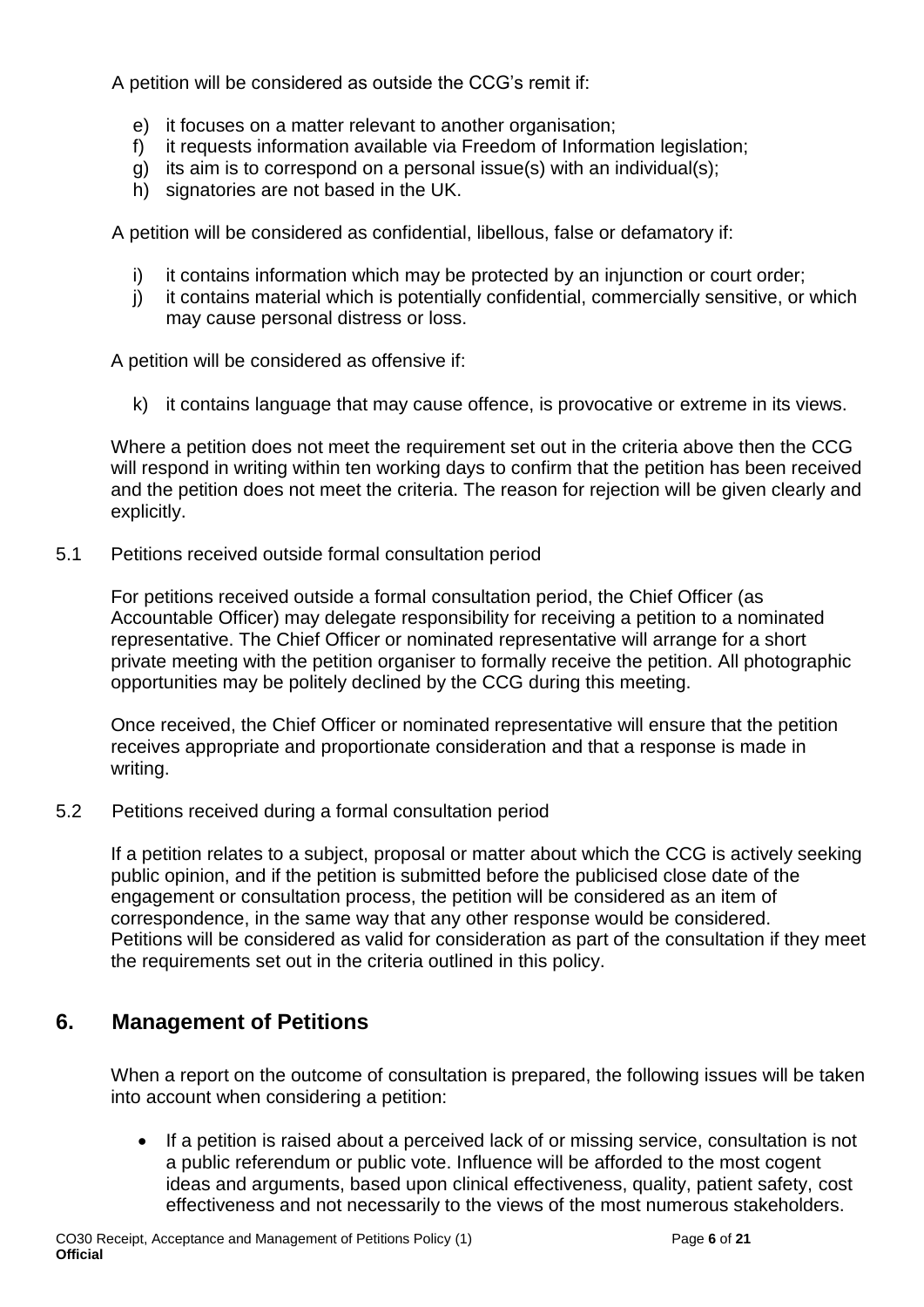- The petition should be relevant to the subject of the consultation. It may not necessarily use the same words, but it should have a bearing on the proposal(s) that the CCG/s have put forward.
- The petition should reflect the latest proposals and policy statements being made by the CCG and not relate to issues that are no longer under consideration. This is particularly relevant when considering the timescale during which signatures have been collected.
- The petition should provide an accurate reflection of the proposals in the consultation, rather than including misleading information or statements.
- The petition should relate to the consultation and to the proposed action of the CCG (and/or its stakeholders), rather than to broader policy agenda beyond the scope of the consultation.
- The petition's concerns will be assessed in relation to the aims being put forward in the consultation, and the rationale and constraints behind it. For example, a petition that proposes a realistic alternative option will normally be given greater weight than a petition that simply opposes an option that has been put forward for valid reasons.
- The petition's concerns will also be assessed in relation to the impact on other populations if these demands were accepted. This assessment could take into account views expressed in other petitions (which may conflict) or in more direct responses to the consultation.

The organiser of the petition will receive correspondence from the CCG as the body that has initiated the consultation, in the same manner as other respondents (e.g. acknowledgement, an outcome letter describing how the issues raised during consultation have or will influence the decisions made following consultation) within 28 days of receipt of the petition.

Petitions will be formally acknowledged in the analysis of consultation responses, along with all the other responses. If what petitioners call for is accepted or rejected, the reasons for this should be given.

Hard copy and electronic petitions will be stored in a secure place within the CCG for three years and will then be destroyed as confidential waste (in the case of hard copies) or deleted (e-petitions).

### <span id="page-6-0"></span>**7. Return of Petitions**

Hard copy petitions should be addressed to:

The Chief Officer (as Accountable Officer) South Tyneside Clinical Commissioning Group Monkton Hall Main Hall Monkton Lane Jarrow NE32 5NN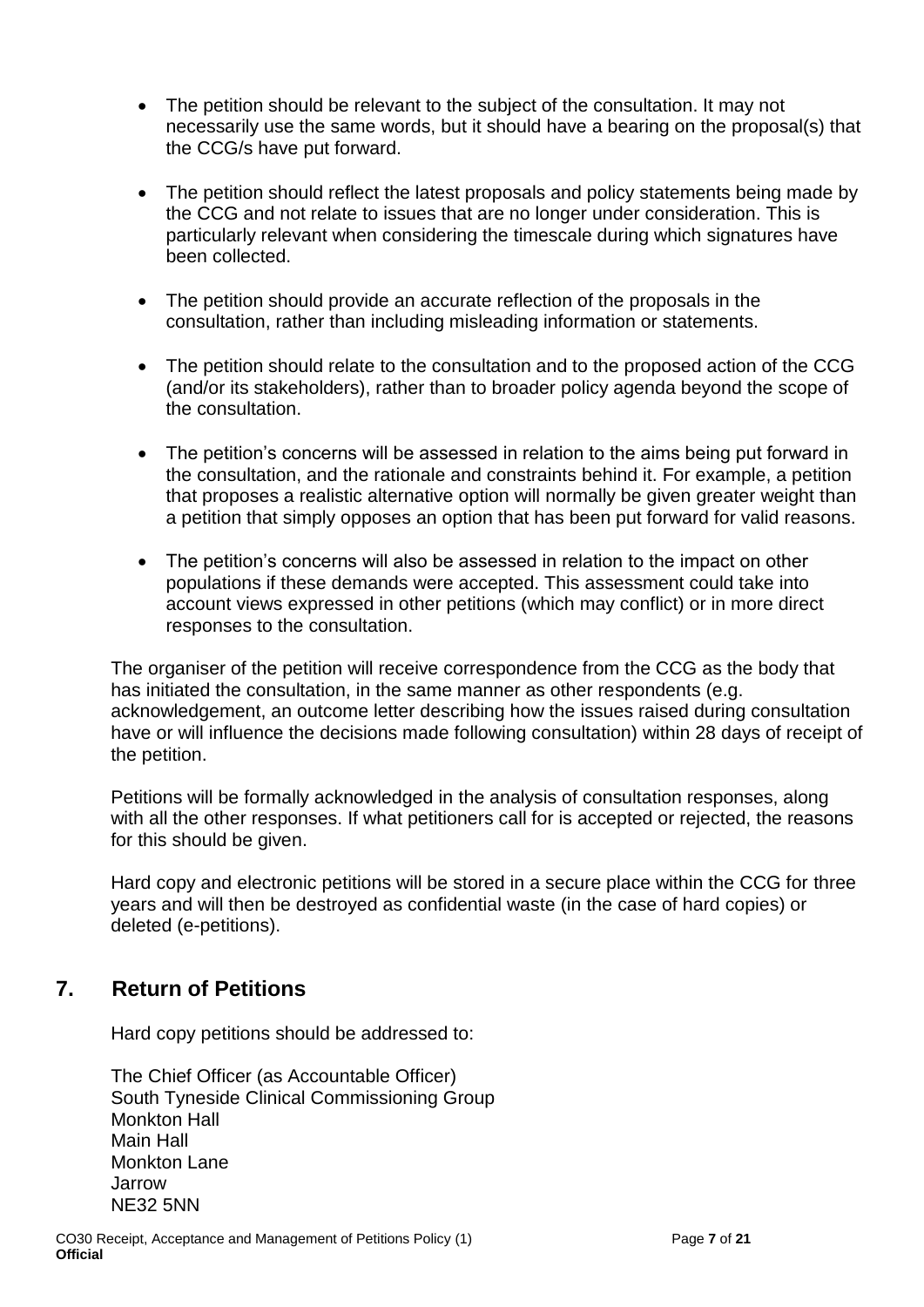If you wish to make an appointment in advance to have your petition formally received, you should contact the CCG on 0191 283 1903.

Electronic petitions can be brought to the attention of the Chief Officer by sending a link to [stynccg.enquiries@nhs.net](mailto:stynccg.enquiries@nhs.net)

## <span id="page-7-0"></span>**8. Duties and responsibilities**

| <b>Governing body</b><br><b>Chief Officer</b> | The Governing Body has responsibility for setting the strategic<br>context in which organisational process documents are<br>developed, and for establishing a scheme of governance for<br>the formal review and approval of such documents.<br>The Chief Officer has overall responsibility for the strategic<br>direction and operational management, including ensuring that<br>CCG process documents comply with all legal, statutory and<br>good practice guidance requirements.                                                                                                                                                                                                                                                                                                                                                                          |  |  |  |
|-----------------------------------------------|---------------------------------------------------------------------------------------------------------------------------------------------------------------------------------------------------------------------------------------------------------------------------------------------------------------------------------------------------------------------------------------------------------------------------------------------------------------------------------------------------------------------------------------------------------------------------------------------------------------------------------------------------------------------------------------------------------------------------------------------------------------------------------------------------------------------------------------------------------------|--|--|--|
| Director of                                   | The Director of Operations has delegated authority from the                                                                                                                                                                                                                                                                                                                                                                                                                                                                                                                                                                                                                                                                                                                                                                                                   |  |  |  |
| <b>Operations</b>                             | Chief Officer for the strategic and operational management to<br>ensure that CCG processes comply with legal, statutory and<br>good practice guidance requirements, including oversight of<br>the implementation of this policy.                                                                                                                                                                                                                                                                                                                                                                                                                                                                                                                                                                                                                              |  |  |  |
| <b>All Staff</b>                              | All staff, including temporary and agency staff, are responsible<br>for:<br>Compliance with relevant process documents. Failure to<br>comply may result in disciplinary action being taken.<br>Co-operating with the development and implementation of<br>$\bullet$<br>policies and procedures and as part of their normal duties<br>and responsibilities.<br>Identifying the need for a change in policy or procedure as<br>a result of becoming aware of changes in practice,<br>changes to statutory requirements, revised professional or<br>clinical standards and local/national directives, and<br>advising their line manager accordingly.<br>Identifying training needs in respect of policies and<br>$\bullet$<br>procedures and bringing them to the attention of their line<br>manager.<br>Attending training / awareness sessions when provided. |  |  |  |

### <span id="page-7-1"></span>**9. Implementation**

This policy will be available to all staff for use and be aware of.

<span id="page-7-2"></span>All directors and managers are responsible for ensuring that relevant staff within their own directorates and departments have read and understood this document and are competent to carry out their duties in accordance with the procedures described.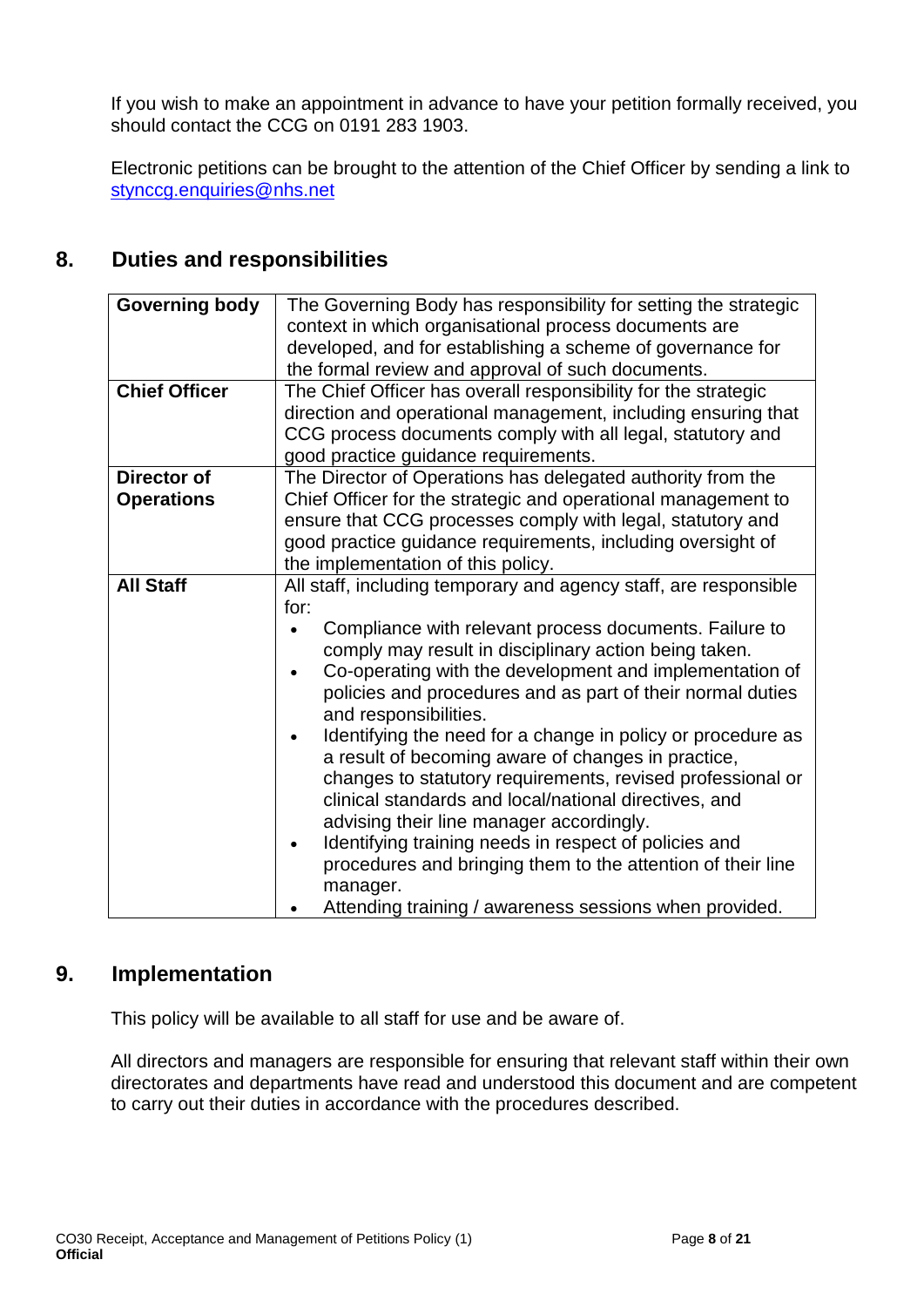## **10. Training Implications**

It has been determined that there are no specific training requirements associated with this policy/procedure.

### <span id="page-8-0"></span>**11. Related Documents**

#### **11.1 Other related policy documents**

CCG's Communications and Patient and Public Involvement Strategy.

#### **11.2 Legislation and statutory requirements**

There is currently no clear, legally binding guidance to the NHS on handling petitions.

The CCG has drawn upon published terms and conditions for submitting e-petitions, utilised by HM Government.

### <span id="page-8-1"></span>**12. Monitoring, review and archiving**

#### **12.1 Monitoring**

The Executive Committee will agree a method for monitoring the dissemination and implementation of this policy. Monitoring information will be recorded in the policy database.

#### **12.2 Review**

- 12.2.1 The Director of Operations will ensure that this policy document is reviewed in accordance with the timescale specified at the time of approval. No policy or procedure will remain operational for a period exceeding three years without a review taking place.
- 12.2.2 Staff who become aware of any change which may affect a policy should advise their line manager as soon as possible. The Executive Committee will consider the need to review the policy or procedure outside of the agreed timescale for revision.

#### **12.3 Archiving**

The Director of Operations will ensure that archived copies of superseded policy documents are retained in accordance with Records Management: Code of Practice for Health and Social Care 2016.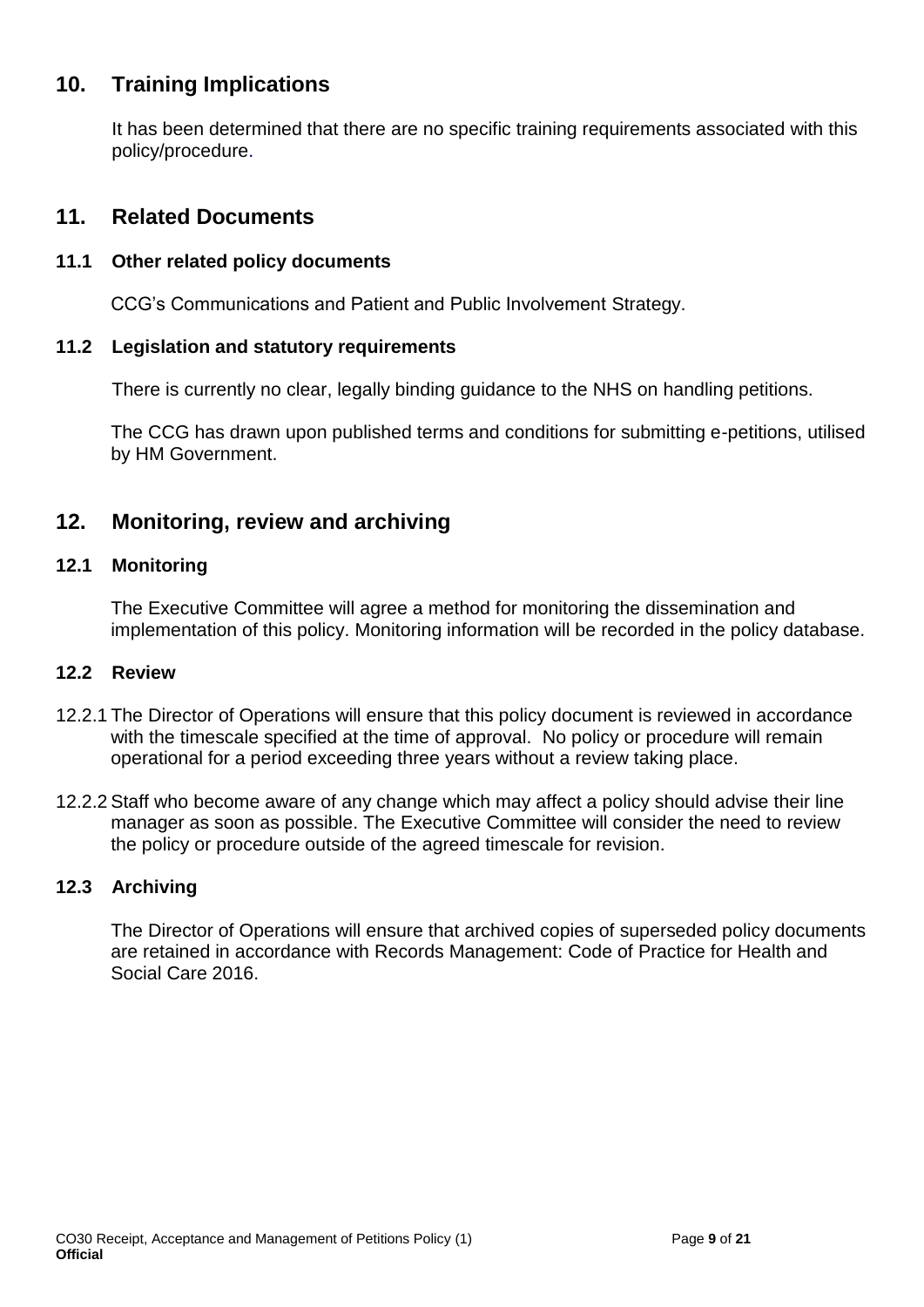## <span id="page-9-0"></span>**13. Equality analysis**

# **Step 1**

As a public body organisation we need to ensure that all our strategies, policies, services and functions, both current and proposed have given proper consideration to equality and diversity, do not aid barriers to access or generate discrimination against any protected groups under the Equality Act 2010 (Age, Disability, Gender Reassignment, Pregnancy and Maternity, Race, Religion/Belief, Sex, Sexual Orientation, Marriage and Civil Partnership, Carers and Health Inequalities).

A screening process can help judge relevance and provides a record of both the process and decisions made.

This screening determines relevance for all new and revised strategies, policies, projects, service reviews and functions.

Completed at the earliest opportunity it will help to determine:

- The relevance of proposals and decisions to equality, diversity, cohesion and integration.
- Whether or not equality and diversity is being/has already been considered for due regard to the Equality Act 2010 and the Public Sector Equality Duty (PSED).
- Whether or not it is necessary to carry out a full Equality Impact Assessment.

#### **Name(s) and role(s) of person completing this assessment:**

Name: Helen Ruffell Role: Operations Manager

#### **Title of the service/project or policy:**



#### **What are the aim(s) and objectives of the service, project or policy:**

The policy relates to the receipt and management of either hard copy or e-petitions.

Petitions may be pro-active, eg unsolicited where there is public opinion that a new service may be required to fill a perceived gap in service provision; or reactive, eg in response to a CCG initiated proposal to change an existing service.

The policy sets out how petitions will be received, whether outside a formal consultation period or during a formal consultation period.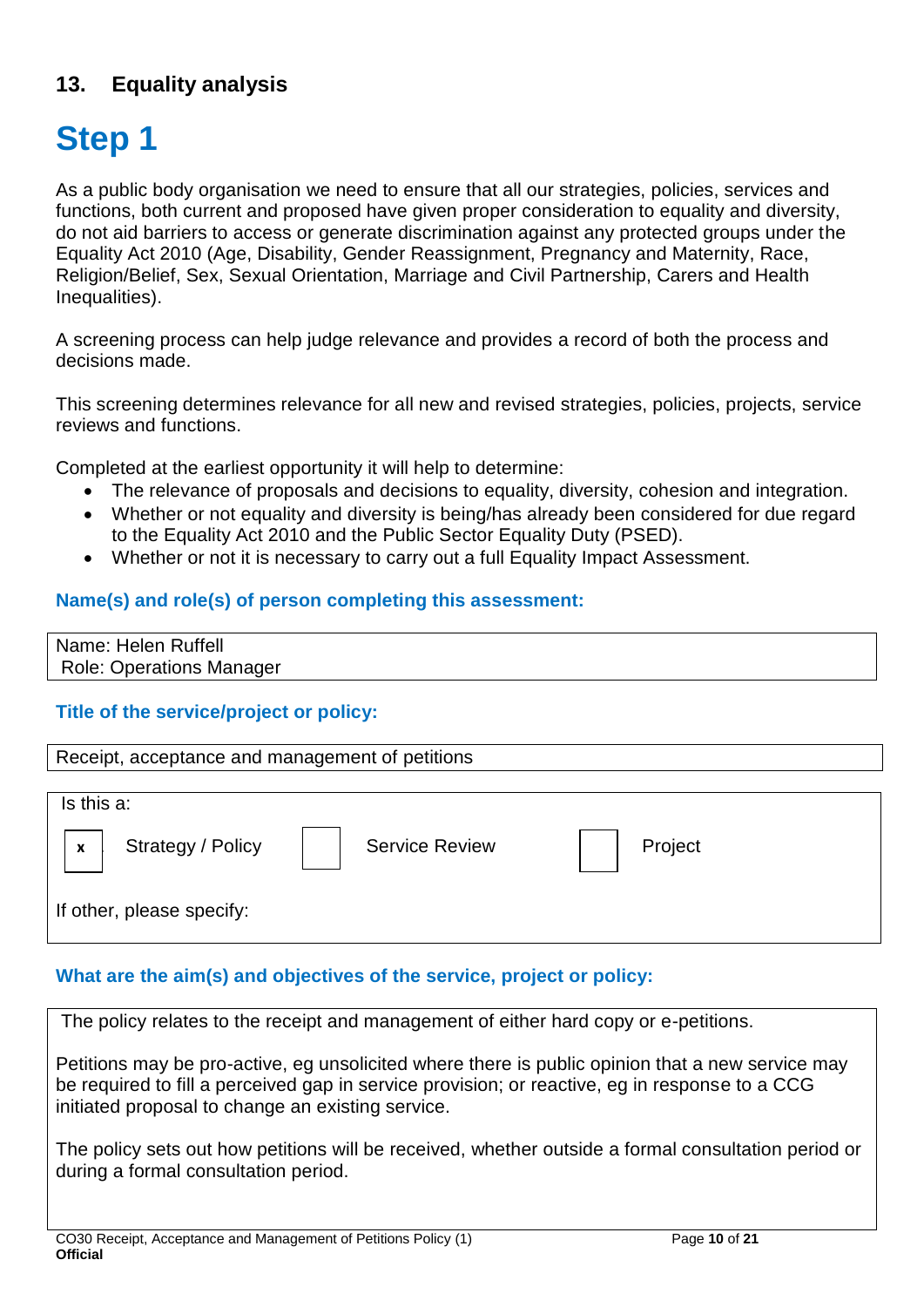| Who will the project/service/policy/decision impact?                     |  |  |  |  |
|--------------------------------------------------------------------------|--|--|--|--|
| Consider the actual and potential impacts:                               |  |  |  |  |
| <b>Staff</b><br>$\boldsymbol{x}$                                         |  |  |  |  |
| service users/patients<br>$\boldsymbol{\mathsf{x}}$                      |  |  |  |  |
| other public sector organisations                                        |  |  |  |  |
| voluntary / community groups / trade unions<br>$\boldsymbol{\mathsf{x}}$ |  |  |  |  |
| others, please specify:                                                  |  |  |  |  |
|                                                                          |  |  |  |  |
|                                                                          |  |  |  |  |
|                                                                          |  |  |  |  |

| <b>Questions</b>                                                                                                                                                                              | <b>Yes</b> | <b>No</b> |
|-----------------------------------------------------------------------------------------------------------------------------------------------------------------------------------------------|------------|-----------|
| Could there be an existing or potential impact on any of the<br>protected characteristic groups?                                                                                              | X          |           |
| Has there been or likely to be any staff/patient/public<br>concerns?                                                                                                                          |            | X         |
| Could this piece of work affect how our services,<br>commissioning or procurement activities are organised,<br>provided, located and by whom?                                                 |            | X         |
| Could this piece of work affect the workforce or employment<br>practices?                                                                                                                     |            | X         |
| Does the piece of work involve or have an impact on:<br>Eliminating unlawful discrimination, victimisation and<br>harassment<br>Advancing equality of opportunity<br>Fostering good relations | X          |           |

**If you have answered no to the above and conclude that there will not be a detrimental impact on any equality group caused by the proposed policy/project/service change, please state how you have reached that conclusion below:**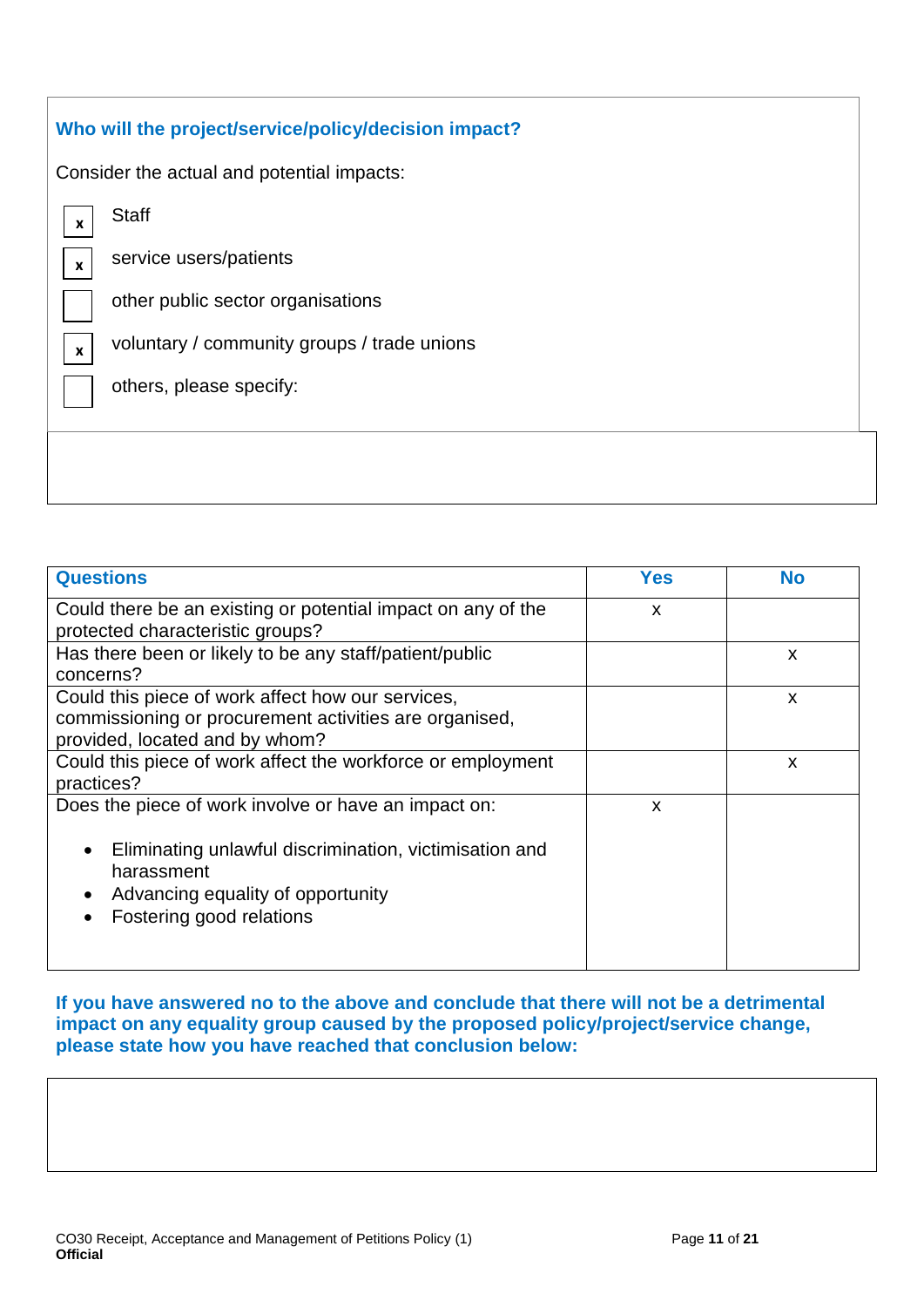**If you have answered yes to any of the above, please now complete the 'STEP 2 Equality Impact Assessment' document.**

## **Governance, ownership and approval**

| Please state here who has approved the actions and outcomes of the screening |                           |             |  |  |  |
|------------------------------------------------------------------------------|---------------------------|-------------|--|--|--|
| Job title<br><b>Name</b><br><b>Date</b>                                      |                           |             |  |  |  |
|                                                                              |                           |             |  |  |  |
| Helen Ruffell                                                                | <b>Operations Manager</b> | 5 June 2019 |  |  |  |

#### **Publishing**

This screening document will act as evidence that due regard to the Equality Act 2010 and the Public Sector Equality Duty (PSED) has been given.

**If you are not completing 'STEP 2 - Equality Impact Assessment' this screening document will need to be approved and published alongside your documentation.**

A copy of all screening documentation should be sent to: **[NECSU.Equality@nhs.net](mailto:NECSU.Equality@nhs.net)** for audit purposes.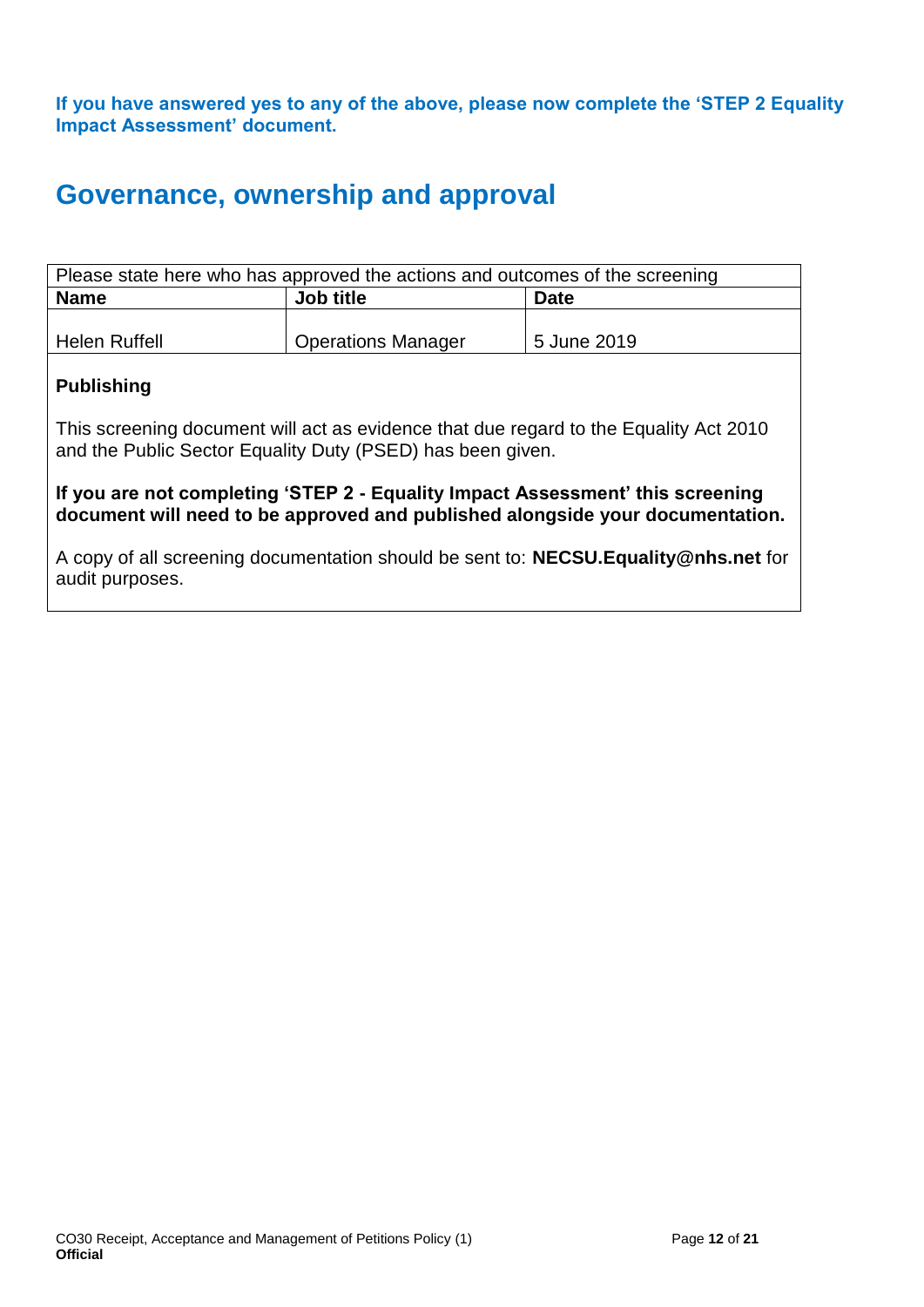# **Step 2 Evidence Gathering**

| Name of person completing EIA: Helen Ruffell                                                                                                |  |  |  |  |  |
|---------------------------------------------------------------------------------------------------------------------------------------------|--|--|--|--|--|
| Title of policy/strategy/guidance: Receipt, acceptance and management of petitions                                                          |  |  |  |  |  |
| New/proposed: x<br>Existing: $\square$<br>Changed: $\square$                                                                                |  |  |  |  |  |
| What are the intended outcomes of this policy/service/process?                                                                              |  |  |  |  |  |
|                                                                                                                                             |  |  |  |  |  |
| Include outline of objectives and aims                                                                                                      |  |  |  |  |  |
|                                                                                                                                             |  |  |  |  |  |
| The policy sets out how petitions will be received, whether outside a formal consultation period<br>or during a formal consultation period. |  |  |  |  |  |
| Who will be affected by this policy/strategy /guidance? (please tick)                                                                       |  |  |  |  |  |
|                                                                                                                                             |  |  |  |  |  |
| □ Consultants □ Nurses □ Doctors                                                                                                            |  |  |  |  |  |
|                                                                                                                                             |  |  |  |  |  |
| x Staff members $x$ Patients $x$ Public $\Box$ Other                                                                                        |  |  |  |  |  |
|                                                                                                                                             |  |  |  |  |  |
|                                                                                                                                             |  |  |  |  |  |
| If other please state:                                                                                                                      |  |  |  |  |  |
|                                                                                                                                             |  |  |  |  |  |
|                                                                                                                                             |  |  |  |  |  |

| Current Evidence/Information held                                                                                                                                                                                                                                | Outline what current data/information is held about<br>the users of the service $\sqrt{}$ patients / staff / policy /<br>guidance? Why are the changes being made? |
|------------------------------------------------------------------------------------------------------------------------------------------------------------------------------------------------------------------------------------------------------------------|--------------------------------------------------------------------------------------------------------------------------------------------------------------------|
| (Census Data, Local Health Profile data,<br>Demographic reports, workforce reports,<br>staff metrics, patient/service users/data,<br>national reports, guidance, legislation<br>changes, surveys, complaints,<br>consultations/patient/staff feedback,<br>other) | This is a new policy so there are no changes being<br>made.                                                                                                        |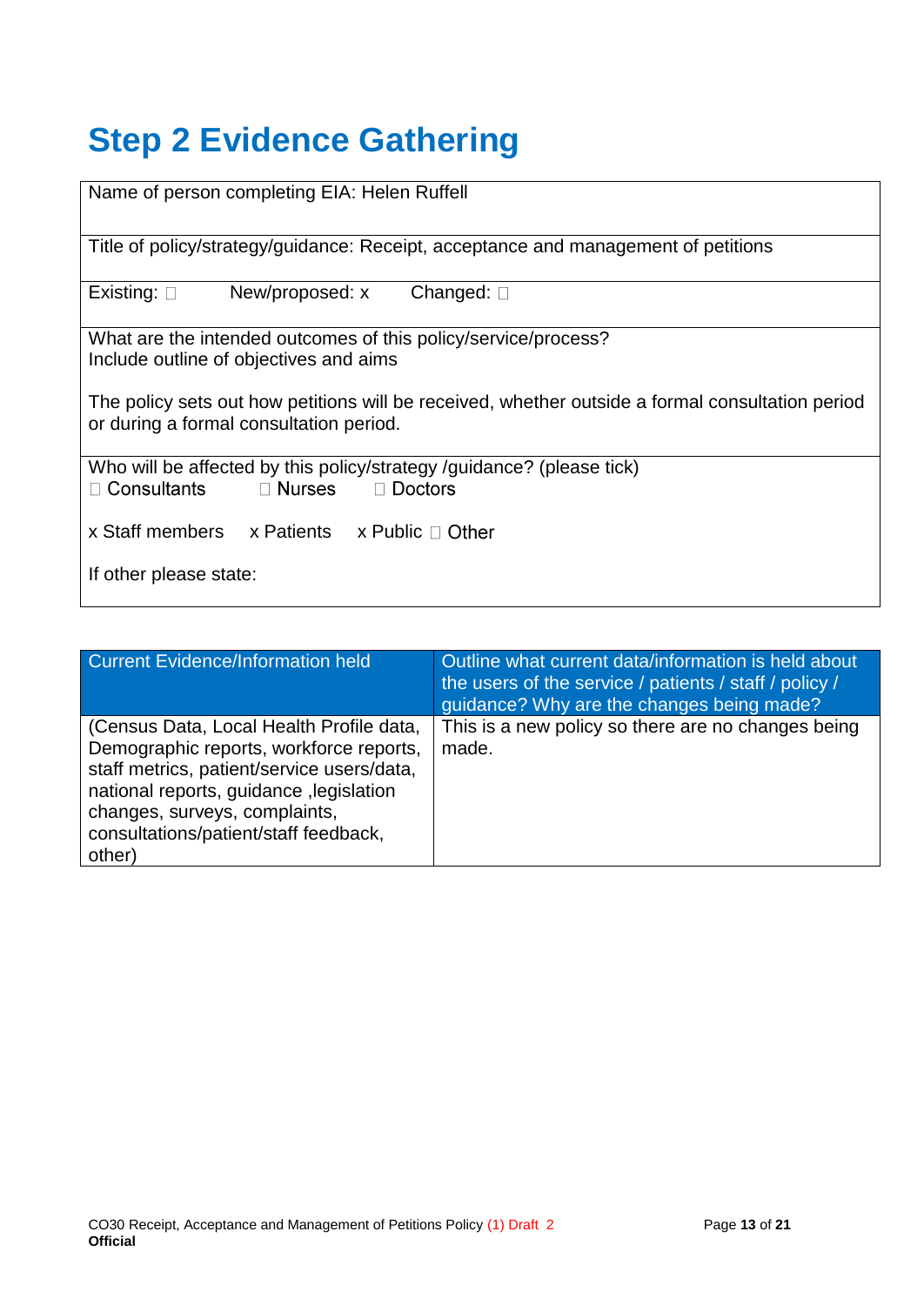# **Step 3 Full Equality Impact Assessment**

**The Equality Act 2010 covers nine 'protected characteristics' on the grounds upon which discrimination and barriers to access is unlawful.** Outline what impact (or potential impact) the new policy/strategy/guidance will have on the following protected groups: **Age** *A person belonging to a particular age* Provide/link the data/metrics/demographics held relating to this particular protected group (as appropriate). Could the policy discriminate, directly or indirectly against people of a particular age? Yes *<https://www.equalityhumanrights.com/en/advice-and-guidance/age-discrimination>* Has the content within the document been checked for any potential offensive/discriminatory language of this particular group? Yes Are there any discriminatory practices/processes outlined within the document? No If training is required for this policy/strategy/guidance/process – outline what considerations have been mad for an older workforce ie accessibility considerations, venues, travel etc. Outline if appropriate methods of communication have been carefully considered to ensure they reach all age groups. Is documentation available in alternative formats as required? The policy will be available in different formats as required. If there is an adverse impact, can it be justified on the grounds of promoting equality of opportunity for another legitimate reason? If so, outline the reason(s). What mitigations can be put in place to reduce actual or potential impacts? **If you are unsure, consultation/engagement with stakeholders from this particular protected group is recommended (STEP 4).** The policy will be available in different formats to ensure that people of all ages are able to access it. **Disability** *A person who has a physical or mental impairment, which has a substantial and long-term adverse effect on that person's ability to carry out normal day-to-day activities* Provide/link the data/metrics/demographics held relating to this particular protected group (as appropriate). Could the policy discriminate, directly or indirectly against people with a disability? Yes *<https://www.equalityhumanrights.com/en/advice-and-guidance/disability-discrimination>* What steps are being taken to make reasonable adjustments to ensure processes/practices set out are 'accessible to all'? The policy will be available in other formats if required, for example easy read. Has the content within the document been checked for any potential offensive/discriminatory language of this particular group? Yes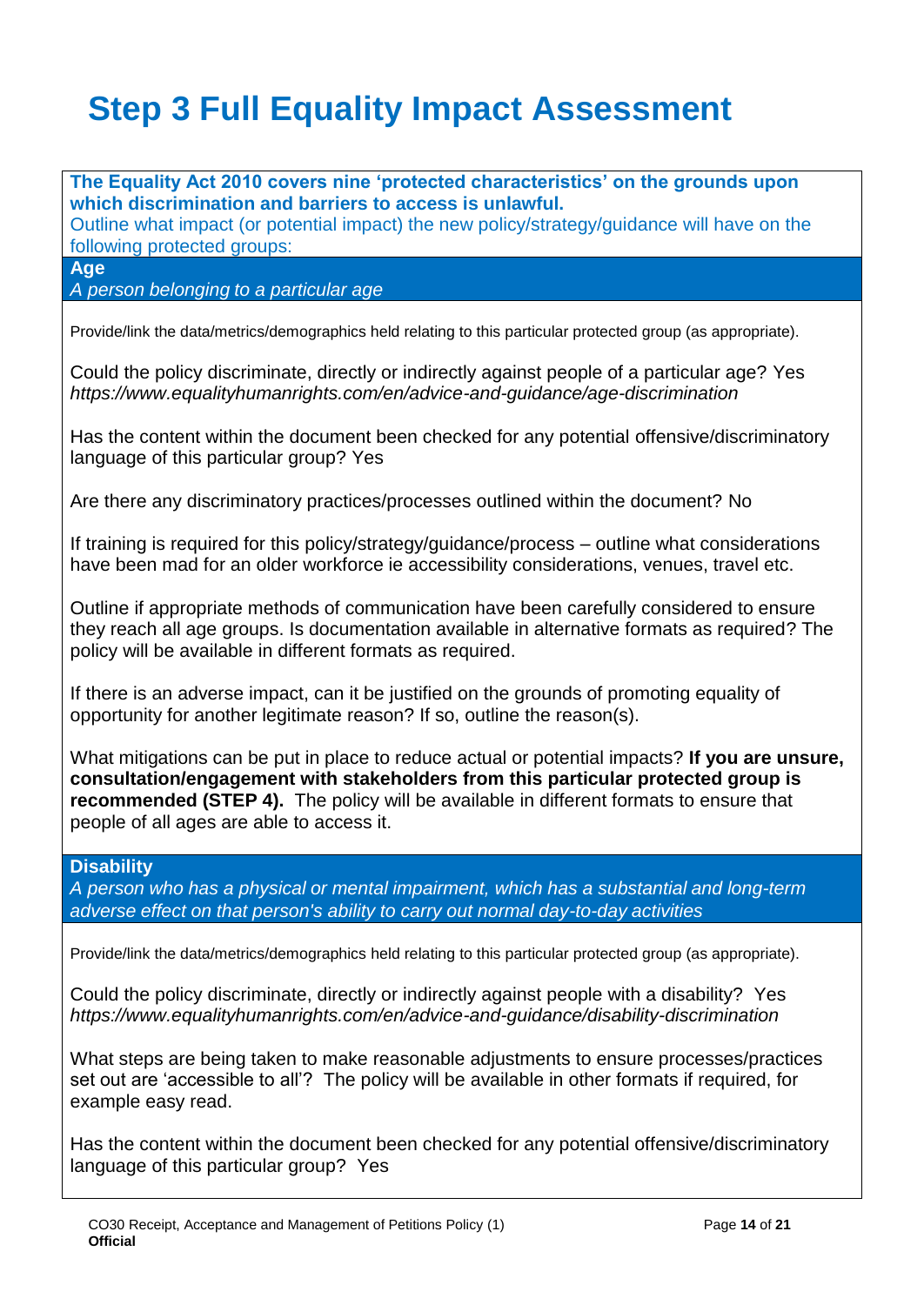Are there any discriminatory practices/processes outlined within the document that may impact this group? No

If training is required for this policy/strategy/guidance/process – outline what considerations have been made for people with a disability and/or sensory need i.e accessibility considerations, venues, travel, parking etc.

Outline if appropriate methods of communication have also been carefully considered for people with a disability or sensory need. Is documentation available in alternative formats as required? Such as easy read, large font, audio and BSL interpretation as required. Yes as above.

Are websites accessible for all and/or have information available stating how people can access information in alternative formats if required? Yes

Has the Accessible Information Standard been considered? Yes *<https://www.england.nhs.uk/ourwork/accessibleinfo/>*

If there is an adverse impact, can it be justified on the grounds of promoting equality of opportunity for another legitimate reason? If so, outline the reason(s).

What mitigations can be put in place to reduce actual or potential impacts? **If you are unsure, consultation/engagement with stakeholders from this particular protected group is recommended (STEP 4).** The policy will be available in different formats to ensure that people with disabilities are able to access it.

**Gender reassignment (including transgender) and Gender Identity** *Medical term for what transgender people often call gender-confirmation surgery; surgery to bring the primary and secondary sex characteristics of a transgender person's body into alignment with his or her internal self perception.*

Provide/link the data/metrics/demographics held relating to this particular protected group (as appropriate).

Could the policy discriminate, directly or indirectly against people who have this characteristic? No

*[https://www.equalityhumanrights.com/en/advice-and-guidance/gender-reassignment](https://www.equalityhumanrights.com/en/advice-and-guidance/gender-reassignment-discrimination)[discrimination](https://www.equalityhumanrights.com/en/advice-and-guidance/gender-reassignment-discrimination)*

Has the content within the document been checked for any potential offensive/discriminatory language of this particular group? Yes Please see useful terminology website for info:

*<https://www.transgendertrend.com/transgender-terminology/>*

Are there any discriminatory practices/processes outlined within the document that may impact this protected group? No

If there is an adverse impact, can it be justified on the grounds of promoting equality of opportunity for another legitimate reason? If so, outline the reason(s).

What mitigations can be put in place to reduce actual or potential impacts? **If you are unsure, consultation/engagement with stakeholders from this particular protected group is recommended (STEP 4).**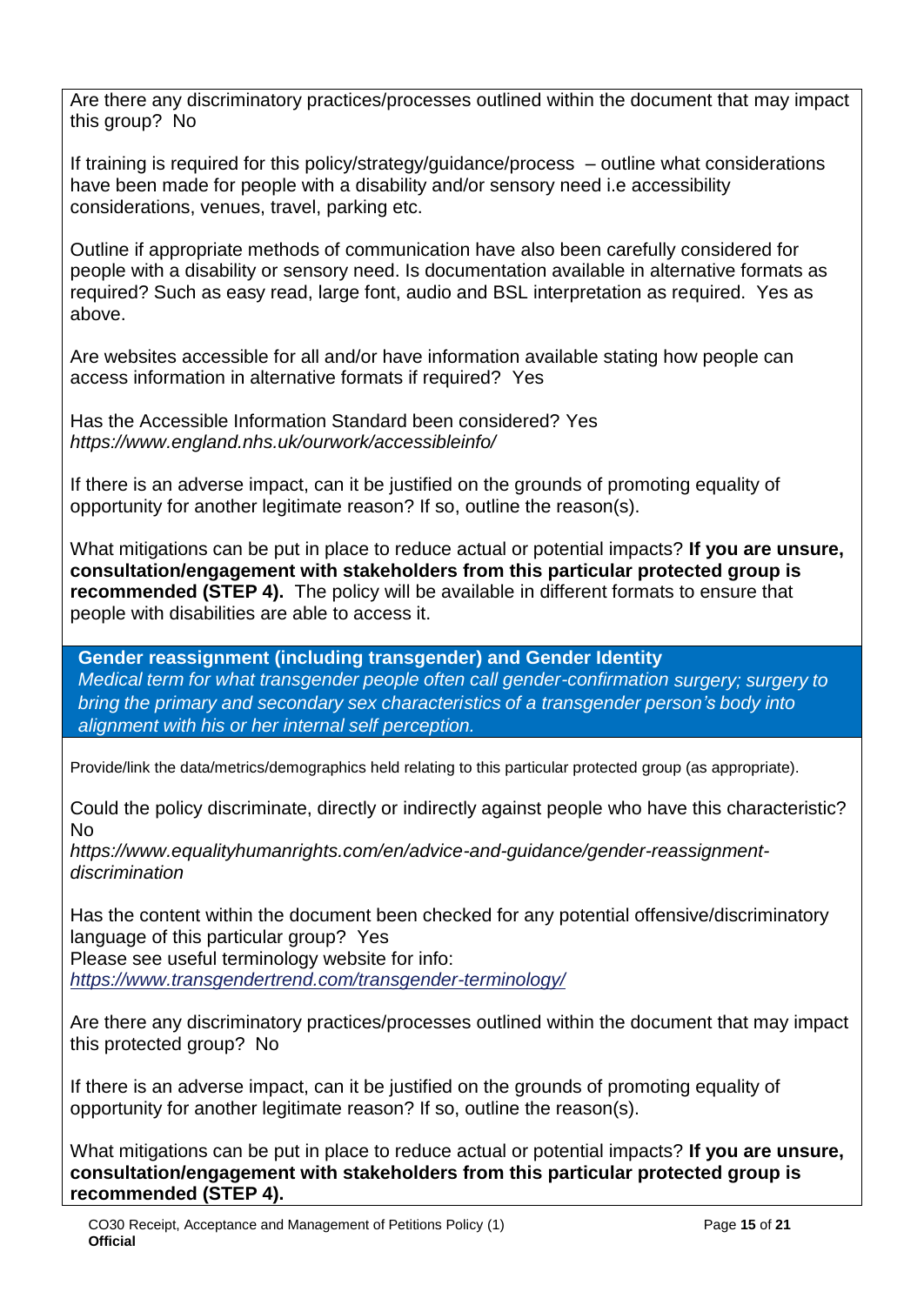**Marriage and civil partnership** 

*Marriage is defined as a union of a man and a woman or two people of the same sex as partners in a relationship. Civil partners must be treated the same as married couples on a wide range of legal matters*

Provide/link the data/metrics/demographics held relating to this particular protected group (as appropriate).

Could the policy discriminate, directly or indirectly against people who have this characteristic? No

*[https://www.equalityhumanrights.com/en/advice-and-guidance/marriage-and-civil-partnership](https://www.equalityhumanrights.com/en/advice-and-guidance/marriage-and-civil-partnership-discrimination)[discrimination](https://www.equalityhumanrights.com/en/advice-and-guidance/marriage-and-civil-partnership-discrimination)*

Has the content within the document been checked for any potential offensive/discriminatory language of this particular group? Yes

Are there any discriminatory practices/processes outlined within the document that may impact this protected group? No

Do all procedures treat both single and married and civil partnerships equally?

Is there equal access to recruitment, personal development, promotion and retention for staff?

If there is an adverse impact, can it be justified on the grounds of promoting equality of opportunity for another legitimate reason? If so, outline the reason(s).

What mitigations can be put in place to reduce actual or potential impacts? **If you are unsure, consultation/engagement with stakeholders from this particular protected group is recommended (STEP 4).**

**Pregnancy and maternity** 

*Pregnancy is the condition of being pregnant or expecting a baby. Maternity refers to the period after the birth, and is linked to maternity leave in the employment context.*

Provide/link the data/metrics/demographics held relating to this particular protected group (as appropriate).

Could the policy discriminate, directly or indirectly against people who have this characteristic? No

Has the content within the document been checked for any potential offensive/discriminatory language of this particular group? Yes

Are there any discriminatory practices/processes outlined within the document that may impact this group? No

Any scheduling of training for the policy should take into consideration part time working arrangements for staff as well as any caring responsibilities. Training should be scheduled at appropriate times with wash-up sessions available for staff on maternity that may not be able to attend scheduled training.

Will the processes outlined impact on anyone who is pregnant, on maternity leave or have caring responsibilities? For example impact on flexible working arrangements etc. No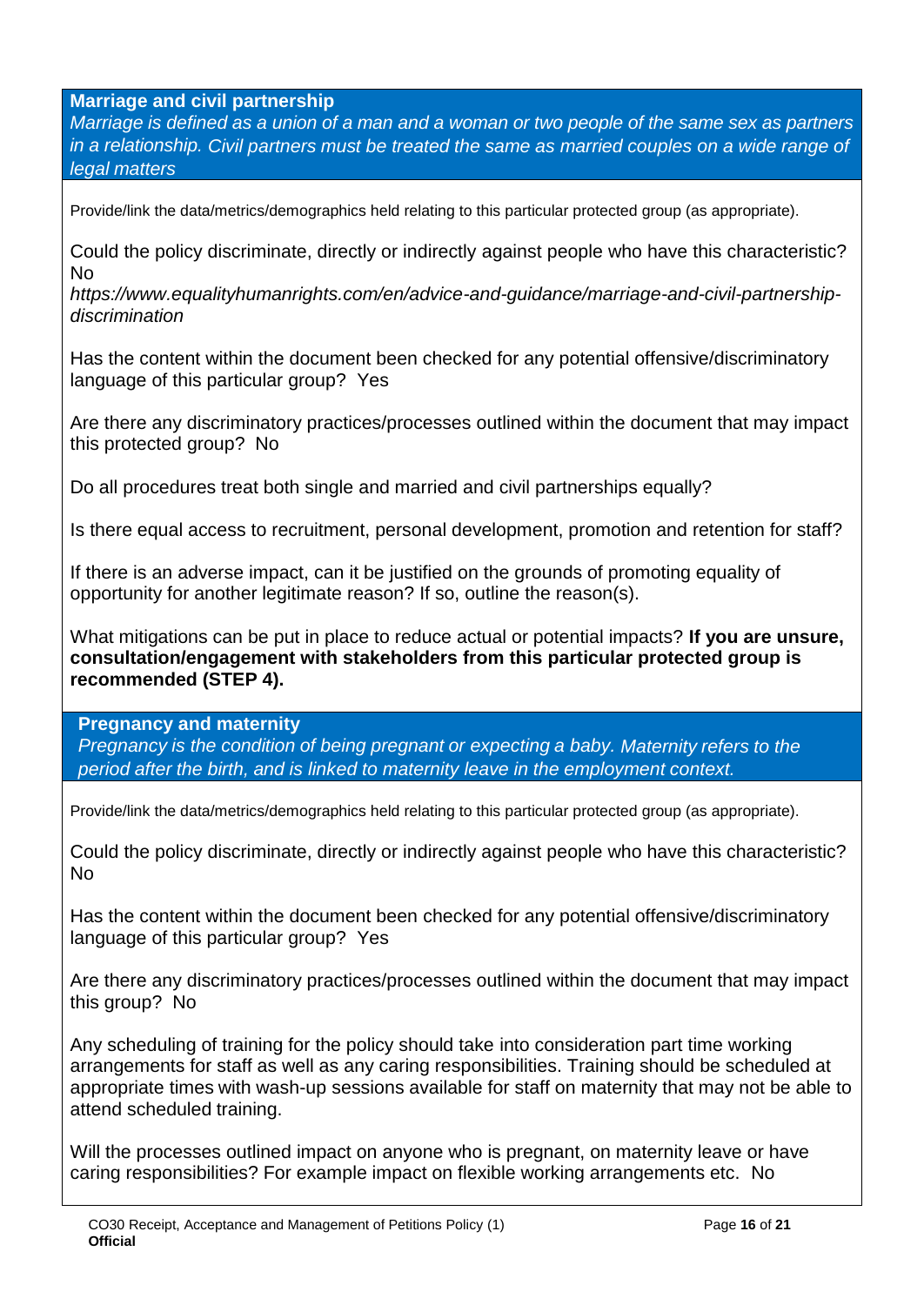Is there equal access to recruitment, personal development, promotion and retention for staff? NA

Are processes in place to update people that may currently be on maternity leave on their return? Yes

If there is an adverse impact, can it be justified on the grounds of promoting equality of opportunity for another legitimate reason? If so, outline the reason(s).

What mitigations can be put in place to reduce actual or potential impacts? **If you are unsure, consultation/engagement with stakeholders from this particular protected group is recommended (STEP 4).**

**Race**

*It refers to a group of people defined by their race, colour, and nationality, ethnic or national origins, including travelling communities.*

Provide/link the data/metrics/demographics held relating to this particular protected group (as appropriate).

Could the policy discriminate, directly or indirectly against people who have a particular race? Yes

<https://www.equalityhumanrights.com/en/advice-and-guidance/race-discrimination>

Has the content within the document been checked for any potential offensive/discriminatory language of people form a particular race? Yes

Are there any discriminatory practices/processes outlined within the document that may impact a particular race? No

If there is an adverse impact, can it be justified on the grounds of promoting equality of opportunity for another legitimate reason? If so, outline the reason(s).

What mitigations can be put in place to reduce actual or potential impacts? **If you are unsure, consultation/engagement with stakeholders from this particular protected group is recommended (STEP 4).** If English is not someone's first language or they are unable to read or speak English at all interpreters are available.

#### **Religion or Belief**

*Religion is defined as a particular system of faith and worship but belief includes religious and philosophical beliefs including lack of belief (e.g. Atheism). Generally, a belief should affect your life choices or the way you live for it to be included in the definition.*

Provide/link the data/metrics/demographics held relating to this particular protected group (as appropriate).

Could the policy discriminate, directly or indirectly against people who have this characteristic? No

*<https://www.equalityhumanrights.com/en/advice-and-guidance/religion-or-belief-discrimination>*

Has the content within the document been checked for any potential offensive/discriminatory language of this particular group? Yes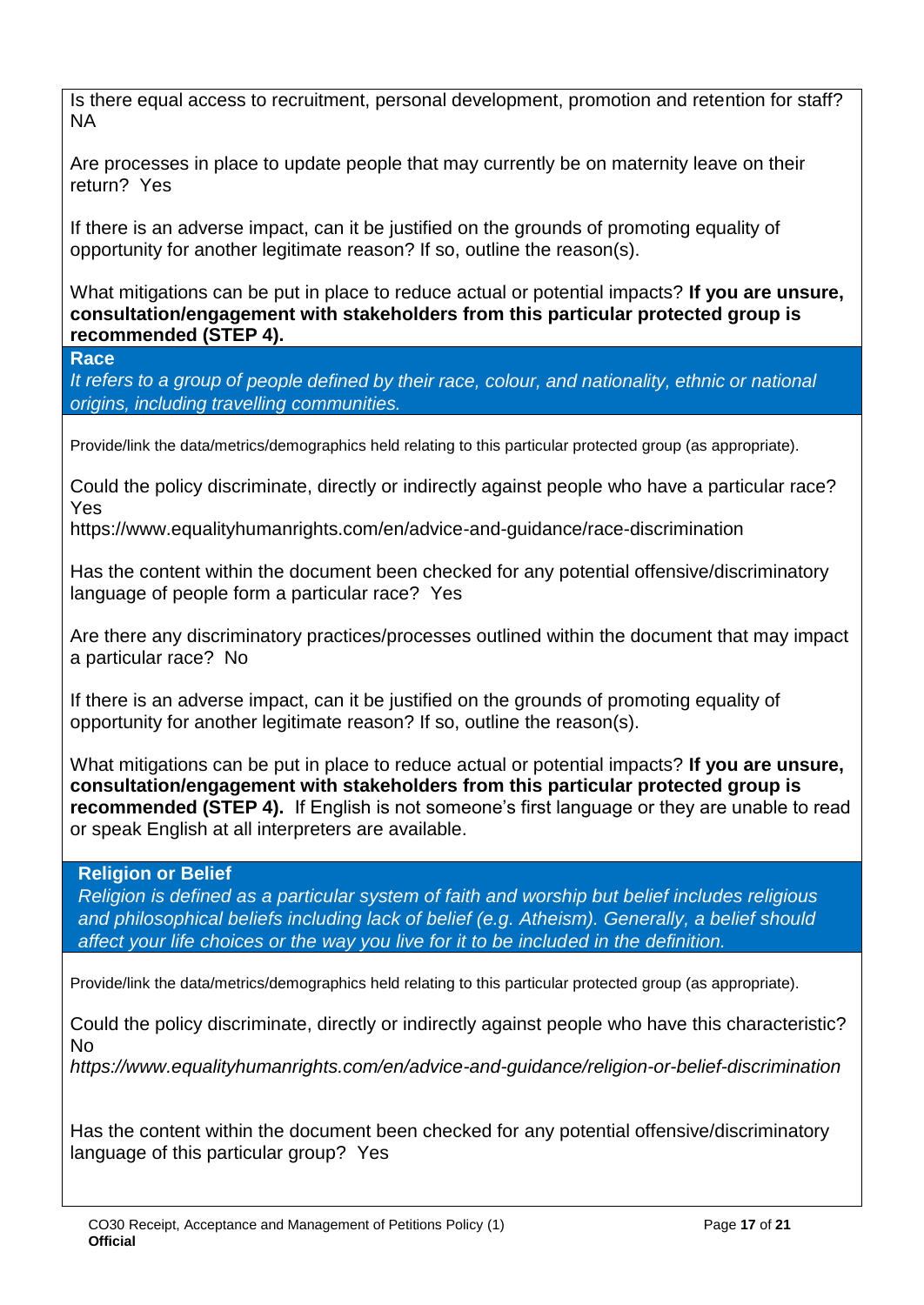Are there any discriminatory practices/processes outlined within the document that may impact a particular religion or belief? No

If there is an adverse impact, can it be justified on the grounds of promoting equality of opportunity for another legitimate reason? If so, outline the reason(s).

What mitigations can be put in place to reduce actual or potential impacts? **If you are unsure, consultation/engagement with stakeholders from this particular protected group is recommended (STEP 4).**

#### **Sex/Gender**

*A man or a woman.*

Provide/link the data/metrics/demographics held relating to this particular protected group (as appropriate).

Could the policy discriminate, directly or indirectly against either men or women? No *<https://www.equalityhumanrights.com/en/advice-and-guidance/sex-discrimination>*

Has the content within the document been checked for any potential offensive/discriminatory language against men and/or women? Yes

Are there any discriminatory practices/processes outlined within the document that may impact men or women? No

Does someone of a particular sex fair less or receive less favourable treatment as a result of this policy/strategy/ guidance? No

Are men or women treated differently as a result of the information set out within the document? No

If there is an adverse impact, can it be justified on the grounds of promoting equality of opportunity for another legitimate reason? If so, outline the reason(s).

What mitigations can be put in place to reduce actual or potential impacts? **If you are unsure, consultation/engagement with stakeholders from this particular protected group is recommended (STEP 4).**

#### **Sexual orientation**

*Whether a person's sexual attraction is towards their own sex, the opposite sex or to both sexes*

Provide/link the data/metrics/demographics held relating to this particular protected group (as appropriate).

Could the policy discriminate, directly or indirectly against people who have this characteristic? No

*[https://www.equalityhumanrights.com/en/advice-and-guidance/sexual-orientation](https://www.equalityhumanrights.com/en/advice-and-guidance/sexual-orientation-discrimination)[discrimination](https://www.equalityhumanrights.com/en/advice-and-guidance/sexual-orientation-discrimination)*

Has the content within the document been checked for any potential offensive/discriminatory language of people with a particular sexual orientation? yes

Are there any discriminatory practices/processes outlined within the document that may impact this group? No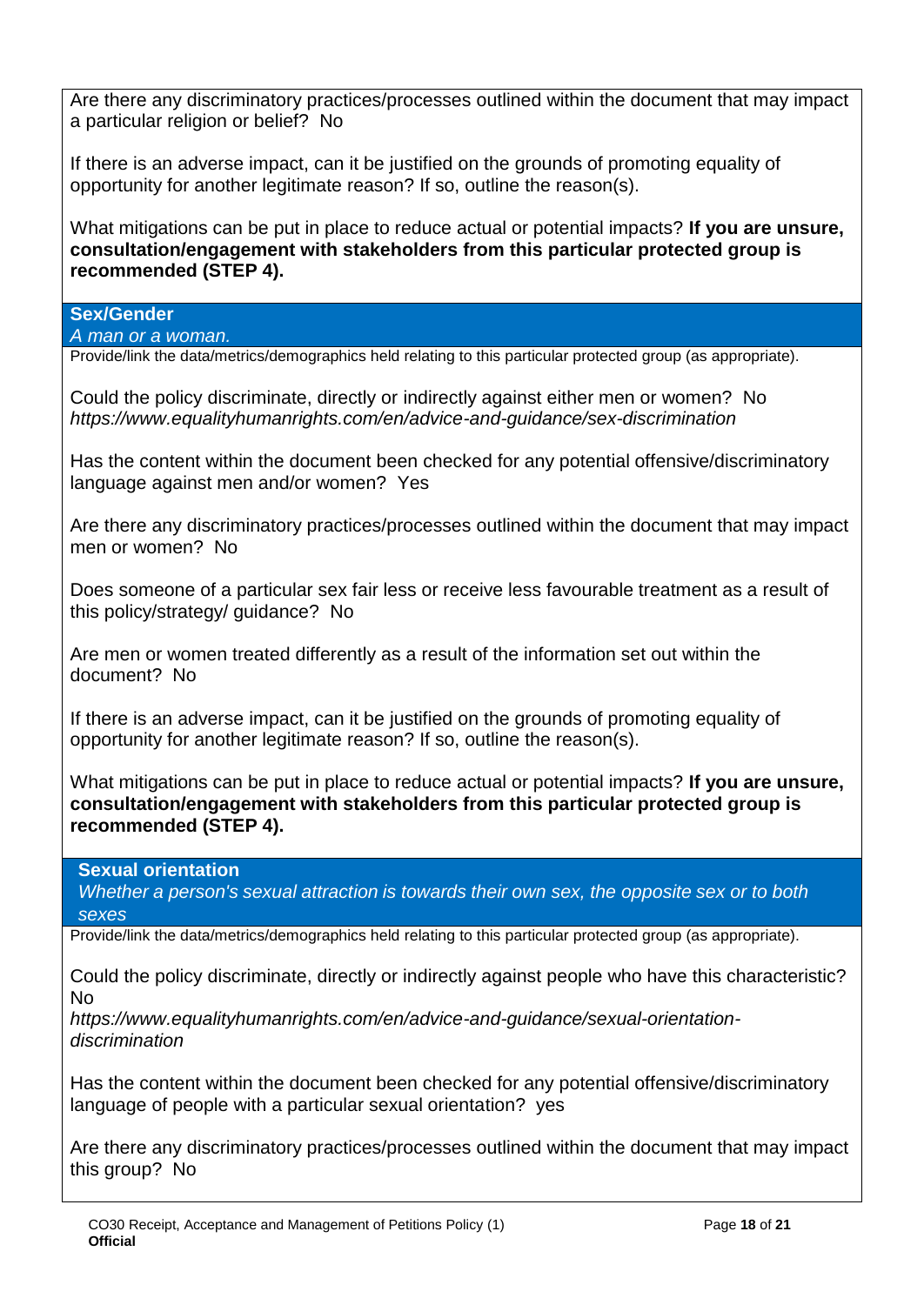NHS Employers guide: *[https://www.nhsemployers.org/your-workforce/plan/diversity-and](https://www.nhsemployers.org/your-workforce/plan/diversity-and-inclusion/policy-and-guidance/sexual-orientation)[inclusion/policy-and-guidance/sexual-orientation](https://www.nhsemployers.org/your-workforce/plan/diversity-and-inclusion/policy-and-guidance/sexual-orientation)*

Sexual orientation monitoring guidance (to be used as appropriate): *[https://www.england.nhs.uk/about/equality/equality-hub/sexual-orientation-monitoring](https://www.england.nhs.uk/about/equality/equality-hub/sexual-orientation-monitoring-information-standard/)[information-standard/](https://www.england.nhs.uk/about/equality/equality-hub/sexual-orientation-monitoring-information-standard/)*

If there is an adverse impact, can it be justified on the grounds of promoting equality of opportunity for another legitimate reason? If so, outline the reason(s).

What mitigations can be put in place to reduce actual or potential impacts? **If you are unsure, consultation/engagement with stakeholders from this particular protected group is recommended (STEP 4).**

**Carers**

*A family member or paid [helper](http://www.oxforddictionaries.com/definition/english/%20http:/www.oxforddictionaries.com/definition/english/helper#helper__2) who regularly looks after a child or a [sick,](http://www.oxforddictionaries.com/definition/english/%20http:/www.oxforddictionaries.com/definition/english/sick#sick__2) [elderly,](http://www.oxforddictionaries.com/definition/english/%20http:/www.oxforddictionaries.com/definition/english/elderly#elderly__2) or [disabled](http://www.oxforddictionaries.com/definition/english/%20http:/www.oxforddictionaries.com/definition/english/disabled#disabled__2) person*

Provide/link the data/metrics/demographics held relating to this particular protected group (as appropriate).

Could the policy discriminate, directly or indirectly against people who have this characteristic? No

Has the content within the document been checked for any potential offensive/discriminatory language of this particular group? Yes

Are there any discriminatory practices/processes outlined within the document that may impact this group? No

Any scheduling of training for the policy should take into consideration part time working arrangements for staff as well as any caring responsibilities. Training should be scheduled at appropriate times with wash-up sessions available for staff that may not be able to attend scheduled training.

If there is an adverse impact, can it be justified on the grounds of promoting equality of opportunity for another legitimate reason? If so, outline the reason(s).

What mitigations can be put in place to reduce actual or potential impacts? **If you are unsure, consultation/engagement with stakeholders from this particular protected group is recommended (STEP 4).**

**Other identified groups relating to Health Inequalities** 

*such as deprived socio-economic groups, rural areas, armed forces, people with substance/alcohol abuse and sex workers.*

*(Health inequalities have been defined as "Differences in health status or in the distribution of health determinants between different population groups."*

*Health inequalities can therefore occur across a range of social and demographic indicators, including socio-economic status, occupation, geographical locations.)*

Provide/link the data/metrics/demographics held relating to this particular protected group (as appropriate).

Could the policy discriminate, directly or indirectly against people who have this characteristic? No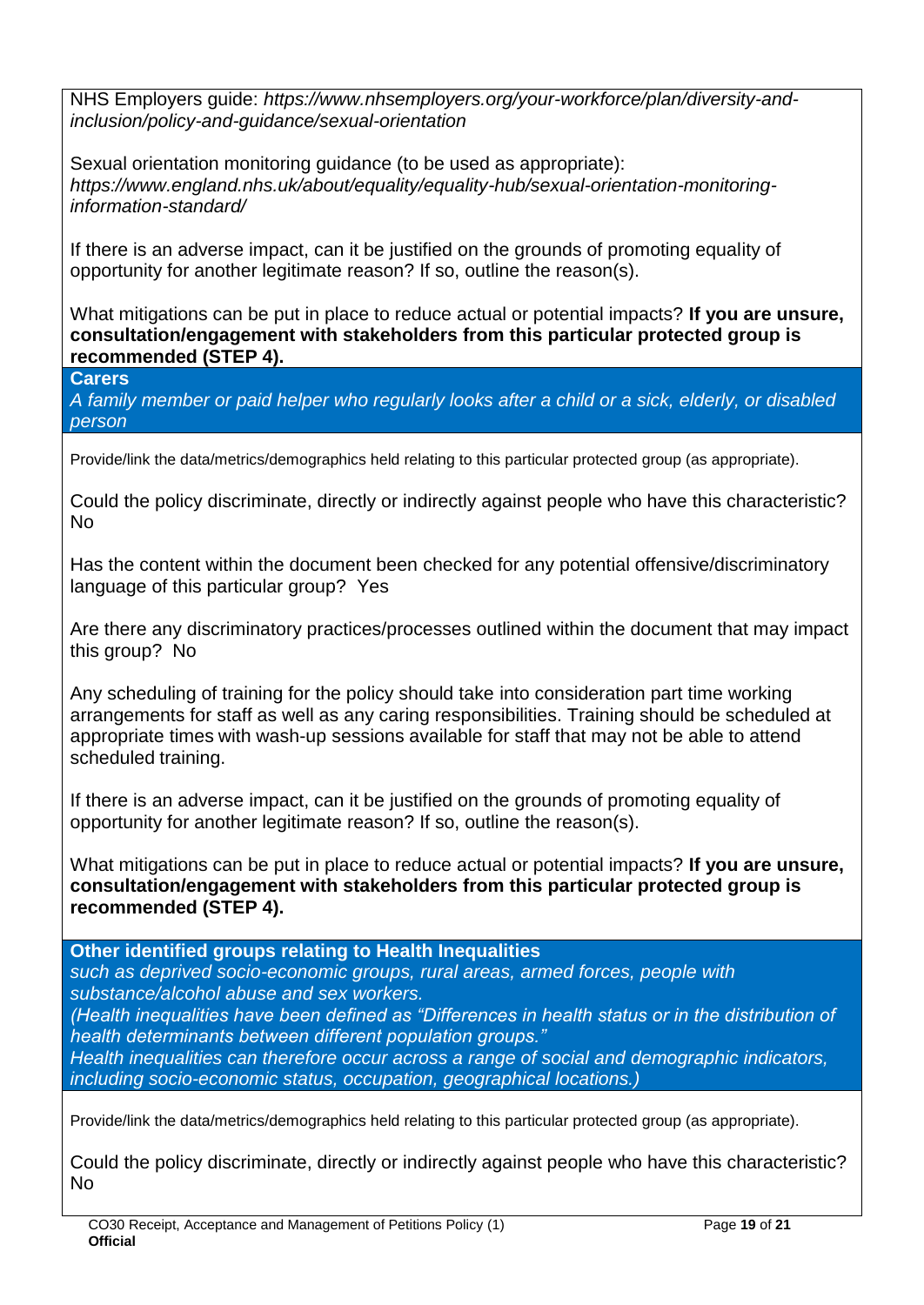Has the content within the document been checked for any potential offensive/discriminatory language of this particular group? Yes

Are there any discriminatory practices/processes outlined within the document that may impact this group? No

If there is an adverse impact, can it be justified on the grounds of promoting equality of opportunity for another legitimate reason? If so, outline the reason(s).

What mitigations can be put in place to reduce actual or potential impacts? **If you are unsure, consultation/engagement with stakeholders from this particular protected group is recommended (STEP 4).**

# **Step 4 Engagement and Involvement**

Have you engaged stakeholders in testing the policy/guidance or process proposals including the impact on protected characteristics?

List the stakeholders engaged

What was their feedback?

List changes/improvements made as a result of their feedback

List the mitigations provided following engagement for potential or actual impacts identified in the impact assessment.

If no engagement has taken place, please state why:

No engagement has taken place as this is a process the CCG will follow when handling any petition submitted to them – it is a best practice approach.

# **Step 5 Methods of Communication**

| What methods of communication do you plan to use to inform service users/staff<br>about the policy/strategy/guidance? |                                             |  |  |  |  |  |  |
|-----------------------------------------------------------------------------------------------------------------------|---------------------------------------------|--|--|--|--|--|--|
| $x$ Verbal – meetings                                                                                                 | □ Verbal - Telephone                        |  |  |  |  |  |  |
| $\Box$ Written - Letter                                                                                               | $\Box$ Written - Leaflets/guidance booklets |  |  |  |  |  |  |
| □ Written - Email                                                                                                     | x Internet/website<br>x Intranet page       |  |  |  |  |  |  |
| $\Box$ Other                                                                                                          |                                             |  |  |  |  |  |  |
|                                                                                                                       |                                             |  |  |  |  |  |  |
| If other please state:                                                                                                |                                             |  |  |  |  |  |  |
|                                                                                                                       |                                             |  |  |  |  |  |  |
|                                                                                                                       |                                             |  |  |  |  |  |  |